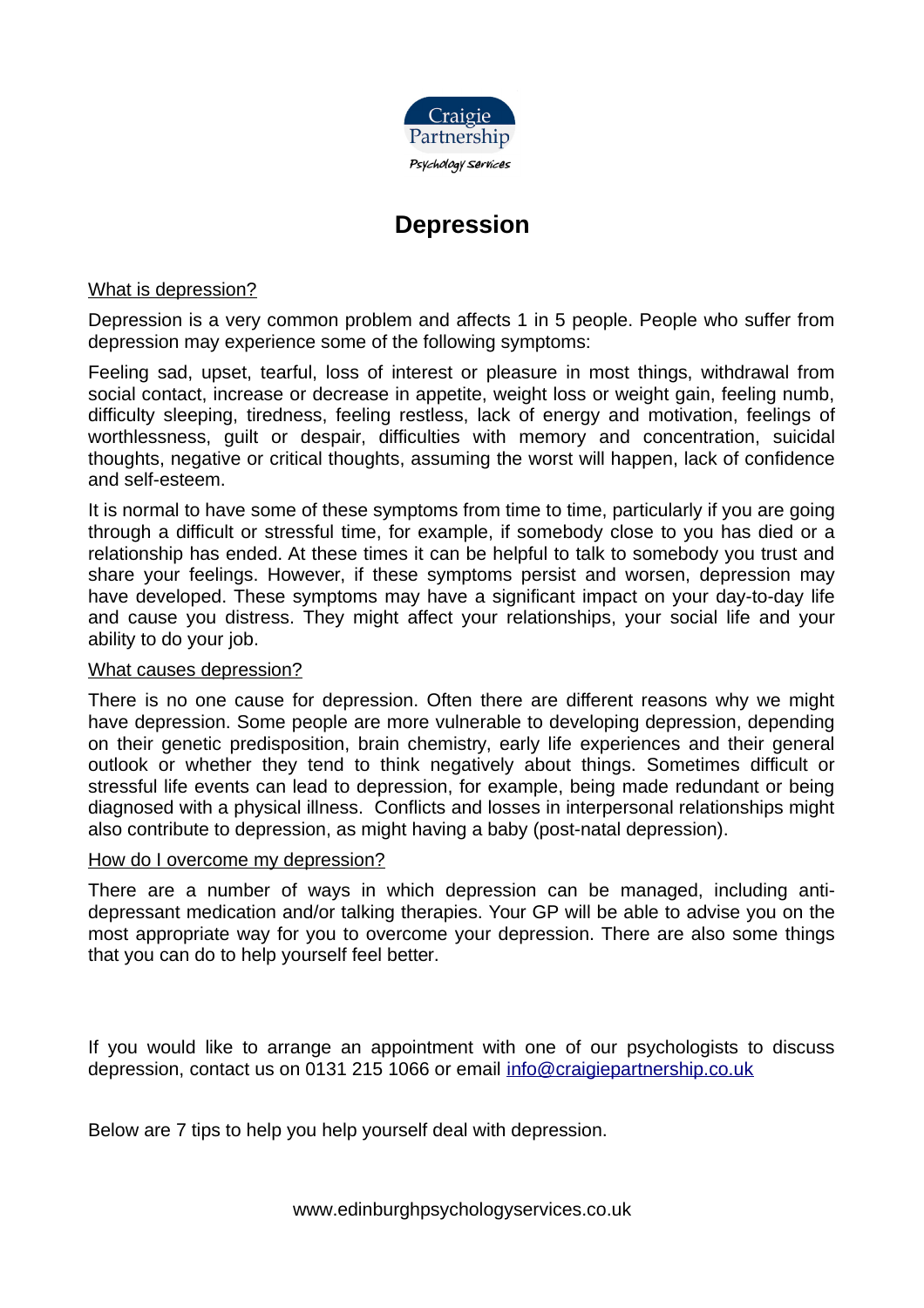

## **Tip 1: Keep active**

Try to keep as physically active as you can. Physical activity is important for well-being and can help us feel more alert and energetic, as well as helping us sleep. You might want to join a local gym or attend a weekly exercise class. Why not team up with a friend and you can motivate each other to take regular exercise, or maybe take the dog for longer walks?

## **Tip 2: Establish some realistic goals and tackle them bit by bit**

It can help if we have specific goals to work towards. Breaking our goals up into shorter term goals makes them more achievable which can boost our mood and confidence. If our goals are realistic for us, we are more likely to reach them and see the results. Setting goals can help to motivate us and give structure to our day. For example, if you feel you have lost contact with a friend and want to get back into socialising with them, you might decide to send them an email or text first, before working up to speak to them on the phone, or before arranging to meet them in person for a coffee. Or you might set yourself a healthier eating goal and so begin to incorporate small changes into your diet, bit by bit.

## **Tip 3: Be kind to yourself**

In depression, it is easy to be self-critical and to stop doing the things we enjoy. But of course, if we don't look after ourselves or don't have anything to look forward to, our mood can continue to drop. That's why it's important to plan to do enjoyable activities that can distract us from our problems and give us a sense of pleasure and achievement, which is an important part of recovering from depression. You might also want to reward yourself with a treat after you have done something you found difficult, for example, watching a favourite film or having a relaxing bath.

# **Tip 4: Think about your thinking**

Our thoughts can be very powerful in terms of how they make us feel and behave. In depression, we are more likely to think more negatively about things, rather than interpret things from a more balanced, rational view. Our thoughts can become quite distorted towards the negative and that can affect how we feel. For example, the thought "I'm useless, so what's the point in bothering?" might cause us to feel quite hopeless and low in confidence – and therefore less likely to try to achieve our goal, which in turn lowers our mood. Sometimes the way we perceive and interpret a situation can make us feel worse. We adopt irrational, unhelpful thinking styles which can cause us to misinterpret events. Try challenging your negative thoughts with the following questions:

- Am I jumping to negative conclusions and assuming that the worst will happen?
- Is there any evidence to suggest that the worst case scenario will happen?
- What advice would I give to a friend who was in a similar situation to me?
- On a good day, do I think about this situation differently? In what way?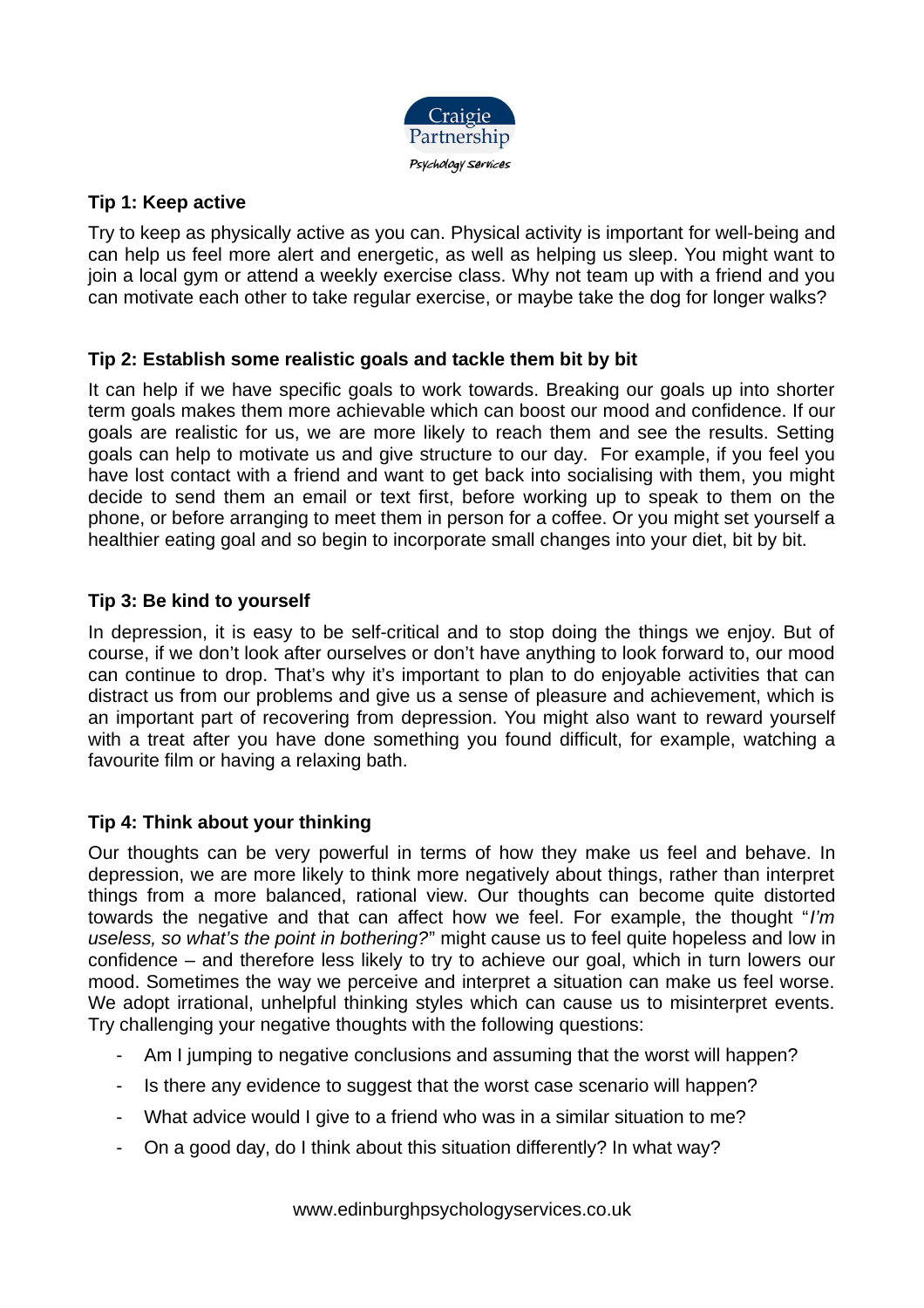

## **Tip 5: Problem-solve**

A problem-solving approach can help to tackle your problem step-by-step and help you feel more in control. Think of a current problem you are struggling with and try and apply the following problem-solving steps:

- Step 1: Select the problem area you are going to tackle and define it as clearly as you can. You might need to break it down into a smaller target.
- Step 2: Write down as many possible solutions to your problem that you can think of, even if you think they are silly.
- Step 3: Write down lists of advantages and disadvantages for each possible solution.
- Step 4: Choose one of the solutions.
- Step 5: Plan the steps that are needed to carry out the solution you have chosen and include a plan of what you will do if your solution does not fully work out.
- Step 6: Carry out the solution you have planned.
- Step 7: Review the outcome. Was the solution you chose successful? Did anything not go so well? Would you do anything differently?

#### **Tip 6: Be assertive**

Saying "no" can be a difficult thing to do if we think we are going to offend someone. Asking for support can also be hard if we think we will be a burden to others. However, it is important to communicate effectively about how we feel and what we would like to change - otherwise very little will change, and that can make us feel even more depressed, frustrated, annoyed and angry. Assertive communication can be an effective way to express our needs, opinions and feelings, to ask for what we want in a direct and appropriate way, without violating the rights of other people. Assertiveness allows us to defend ourselves, complain or give constructive feedback in a confident and honest way, rather than coming across as aggressive or offensive, or as submissive or passive.

#### **Tip 7: Talk – don't be afraid to ask for help**

Don't underestimate the power of talking through your difficulties with somebody that you trust. Being able to confide in a trusted friend, partner, family member or colleague can help you feel supported. You might also begin to see your difficulties from a different perspective and not feel so alone with your problems. You can also speak to someone confidentially on the phone through an organisation like The Samaritans (08457 90 90 90), or ask your GP about other sources of support, such as psychological therapy.

You can also contact the Craigie Partnership who can advise you on the most suitable support for you and arrange an appointment with one of our team of psychologists.